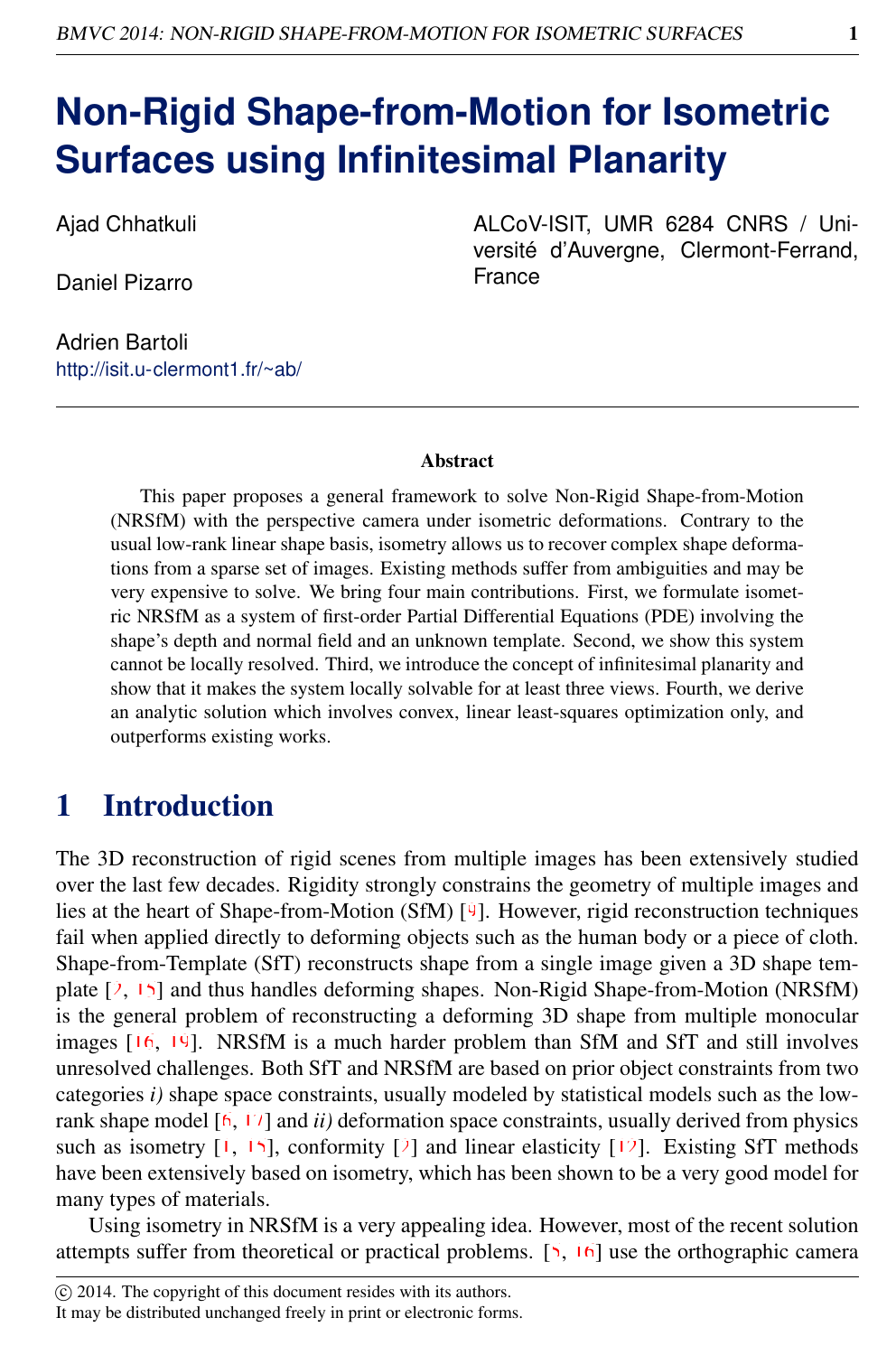to recover the shape's normal locally; they suffer from local two-fold ambiguities and significantly degrade for shorter focal lengths. [<sup>18]</sup> specifically addresses the case of piecewise planar surfaces; it uses the perspective camera but still has patch-wise two-fold unresolved ambiguities induced by the processing of image pairs. [19] solves NRSfM for both perspective and orthographic cameras with a relaxed version of the isometry constraint but uses a costly optimization process.

We propose a general framework to formulate and solve NRSfM with the perspective camera and under isometric deformations. Our contributions are fourfold. First we give a new formulation of isometric NRSfM as a nonlinear system of first-order Partial Differential Equations (PDE) involving the shapes' normal and depth functions. Our formulation includes an unknown template, and has SfT as a special case. Second, we show that independent solutions for depth and normal in our system of PDEs are underconstrained. This is an important result since it tells us that NRSfM cannot be solved locally using only first-order PDEs, in contrast to SfT [2]. Third, we introduce infinitesimal planarity which assumes that the shape's second-order derivatives are zero pointwise. We show that this makes the system of PDEs locally solvable for at least three views. Fourth, we propose an algorithm which involves only linear least-squares. We show that our method outperforms existing work on challenging synthetic and real data with groundtruth.

## 2 Previous Work

Current NRSfM methods may be grouped into two categories. The first category uses statistical shape space priors. They usually model the shape space with the low-rank shape model  $\lceil 3 \rceil$ . It may be learnt a priori  $\lceil 7 \rceil$  or jointly reconstructed with shape and motion, as in the so-called non-rigid factorization methods  $[6, 17]$ . These methods usually use supplemental priors such as temporal smoothness [17]. A very related framework is the one of trajectory priors [8]. Methods based on the low-rank shape model handle objects such as faces, but are not well-adapted to objects with very large shape spaces such as pieces of paper. They usually require a large number of images. The second category of methods uses physics-based deformation priors. [16] addresses the problem of isometric NRSfM for local patches with the orthographic camera. [5] shows that local reconstruction with the orthographic cameras is ambiguous and uses temporal smoothness to disambiguate. [18] uses the perspective camera to reconstruct the shape's normals for image pairs based on local homography decomposition [11]. The surfaces obtained for all image pairs are then registered to complete reconstruction. This method is promising but has two main problems. First, disambiguating the reconstructions obtained from image pairs is unresolved as smoothness turns out to be unstable in many practical cases. Second, the computation of a local homography requires one to find a large enough image support, bounding the method to handle piecewise planar deformations. [19] uses graph-based energy optimization with a discretized shape space. Although its energy function handles missing correspondences and smoothness priors the proposed energy is nonconvex, and the solution thus may not be guaranteed to be optimal.

In contrast, our solution to isometric NRSfM is analytical and involves rounds of convex, linear least-squares optimization only. We introduce a theoretical model that includes SfT as a special case and that fills most of the gaps found in previous works. We use the perspective camera model and, unlike [18] that assumes piecewise planarity, our concept of infinitesimal planarity allows us to model general smooth shapes and deformations. We show that the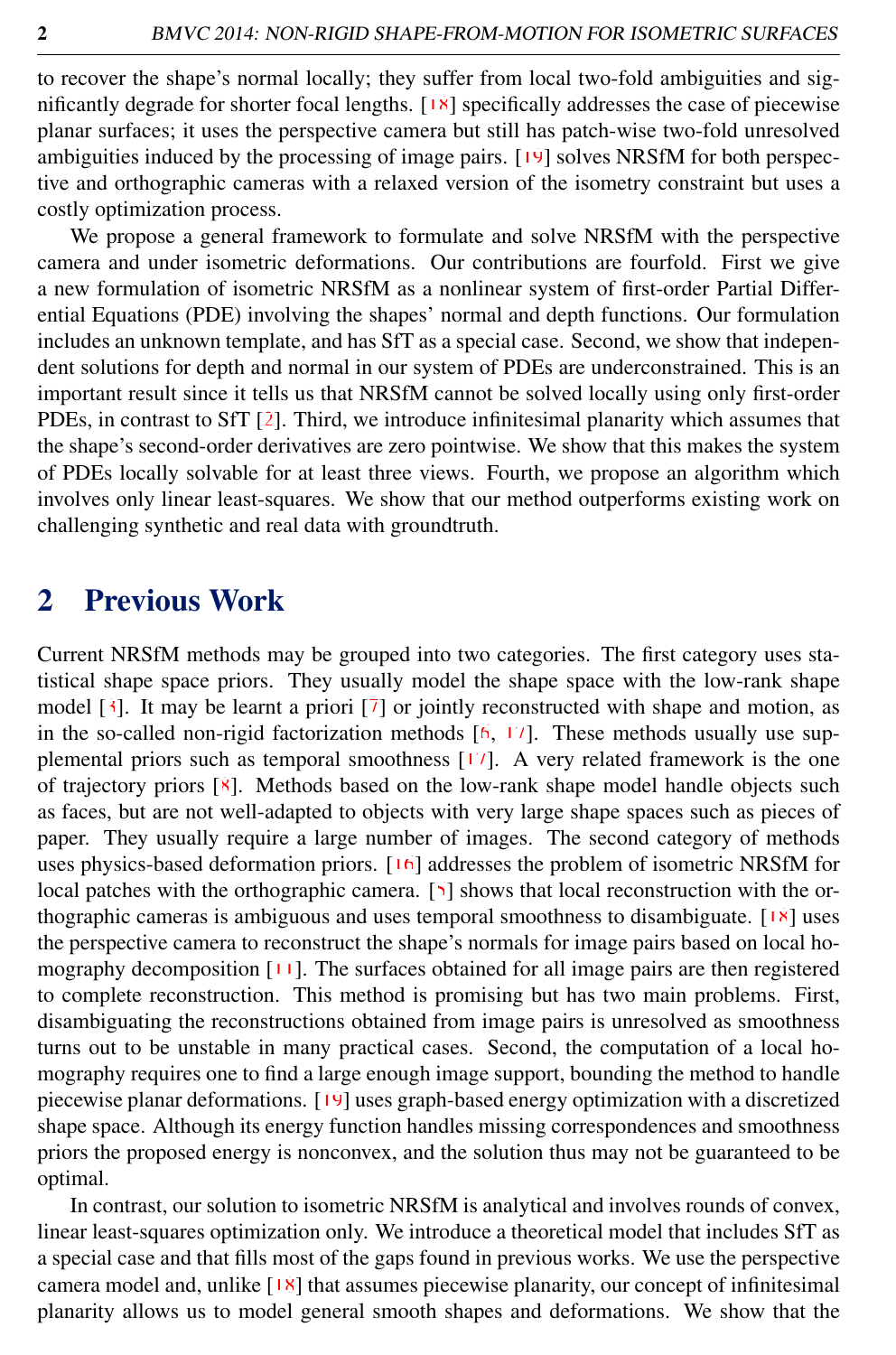solution is unique for more than two views with no two-fold ambiguities in normals and give a general reconstruction method for *n* > 2 views.

## 3 A General Framework for Isometric Surfaces

We first review isometric SfT as in  $\left[1, 2\right]$ . We then extend SfT to NRSfM by adding more views and keeping the template as an additional unknown. We finally analyze the existence of local solutions of the NRSfM system.

### 3.1 SfT: Shape-from-Template

Figure 1.a shows a general diagram for SfT whose solution is based on the reprojection and the deformation constraints [2]. The known template is represented by a 2D domain  $\mathcal T$ corresponding to the 3D template's conformal flattening. The deformed shape  $S$  is modeled by an unknown embedding  $\varphi \in C^2(\mathcal{T}; \mathbb{R}^3)$ , and *I* is an image of *S*. We use  $\Pi$  to denote perspective projection to coordinates normalized with respect to the camera intrinsics. The registration between  $\mathcal T$  and  $\mathcal I$  is known and modeled by an image warp  $\eta \in C^2(\mathcal T;\mathbb R^2)$ . The *reprojection constraint* is then  $\eta = \Pi \circ \varphi$ . Let  $\varphi = (\varphi_x \varphi_y \varphi_z)^\top$  where  $\varphi_x, \varphi_y, \varphi_z \in C^2(\mathcal{T}; \mathbb{R})$ model each dimension of  $\varphi$ .

If S results of an isometric deformation of the 3D template, and since  $\mathcal T$  was obtained by conformal flattening, the *deformation constraint* is that the first fundamental form of  $\varphi$  is a scaled identity matrix [2]:

<span id="page-2-0"></span>
$$
\mathbf{J}_{\varphi}^{\top} \mathbf{J}_{\varphi} = \lambda^2 \mathbf{I}_{2 \times 2},\tag{1}
$$

where **J** is the first-order partial derivatives operator and  $\lambda \in C^2(\mathcal{T}; \mathbb{R}^+)$  is the flattening scale. As the two columns of  $J_{\varphi}$  are orthogonal we may rewrite Eq. [\(1\)](#page-2-0) as:

$$
(\mathbf{J}_{\varphi} \lambda \xi)(\mathbf{J}_{\varphi} \lambda \xi)^{\top} = \lambda^{2} \mathbf{I}_{3 \times 3}.
$$
 (2)

where  $\xi \in C^2(\mathcal{T}; \mathbb{R}^3)$  models the surface normal field. Note that  $\xi$  depends on  $\varphi$ , as it is a unitary vector orthogonal to the two columns of  $J_{\varphi}$ . To summarize, SfT consists of finding the embedding  $\varphi$  and normal field  $\xi$  given the warp  $\eta$ , the flattening scale  $\lambda$  and the projection Π, by solving a nonlinear PDE system:

<span id="page-2-1"></span>Find 
$$
\varphi \in C^2(\mathcal{T}; \mathbb{R}^3)
$$
 st  $\begin{cases} (\mathbf{J}_{\varphi} \lambda \xi)(\mathbf{J}_{\varphi} \lambda \xi)^{\top} = \lambda^2 \mathbf{I}_{3 \times 3} & \text{Deformation} \\ \eta = \Pi \circ \varphi & \text{Reprojection.} \end{cases}$  (3)

<span id="page-2-2"></span>Eq. [\(3\)](#page-2-1) involves first-order derivatives of the unknown function  $\varphi$ . Following [1], differentiating the reprojection constraint and substituting it into the deformation constraint yields:

$$
\mathbf{J}_{\eta}\mathbf{J}_{\eta}^{\top} + \lambda^{2}(\mathbf{J}_{\Pi}\circ\varphi)\xi\xi^{\top}(\mathbf{J}_{\Pi}\circ\varphi)^{\top} = \lambda^{2}(\mathbf{J}_{\Pi}\circ\varphi)(\mathbf{J}_{\Pi}\circ\varphi)^{\top},
$$
\n(4)

where  $J_{\Pi} \circ \varphi$  is a 2  $\times$  3 matrix that only depends on the surface depth  $\varphi_z$ . Eq. [\(4\)](#page-2-2) is a PDE system of 3 independent equations in  $\varphi_z$  and  $\xi$ . Very recently, [2] obtained the pointwise solutions of Eq. [\(4\)](#page-2-2), by ignoring the differential relationship between ϕ*<sup>z</sup>* and ξ . Those solutions are called *non-holonomic* and [2] showed that they can be obtained analytically.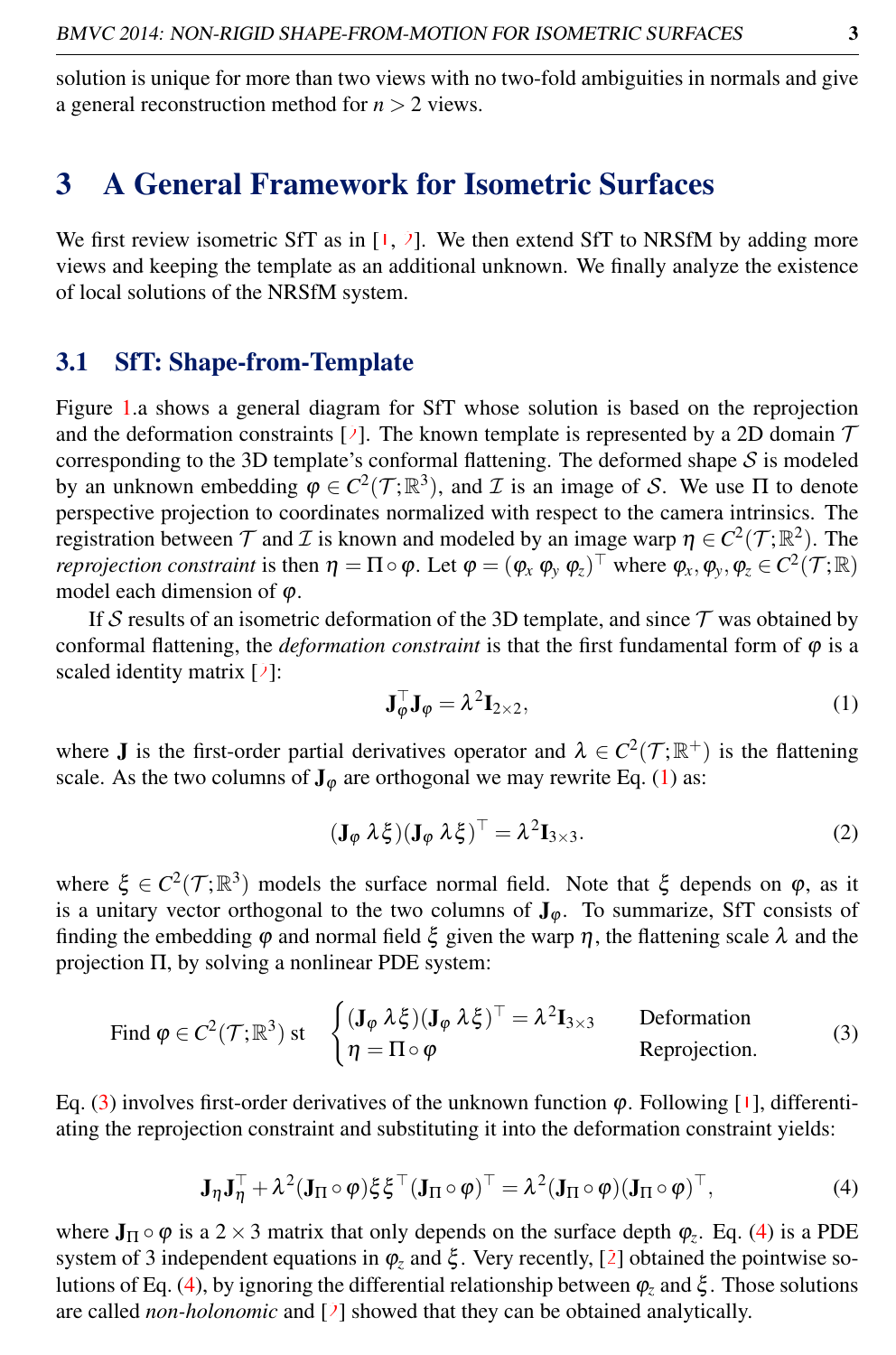

Figure 1: Geometric modeling of SfT and NRSfM.

#### $3.2$ From SfT to NRSfM: No Known Template, but More Images

To extend the first-order differential modeling of SfT to NRSfM we introduce  $n$  images showing a different deformation and keep the template  $\mathcal T$  as an unknown. We use the index  $i = 1, \ldots, n$  to define the *i*-th shape  $S_i$ , image  $\mathcal{I}_i$ , warp  $\eta_i$  and embedding  $\varphi_i$ . The inter-image registration warp  $\eta_{i,j}$  is known and related to the unknown warps  $\eta_i$  and  $\eta_j$  as  $\eta_{i,j} = \eta_j \circ \eta_j^{-1}$ . We denote as  $\psi_{i,j} \in C^2(\mathcal{S}_i; \mathcal{S}_j)$  the unknown isometric deformation between  $\mathcal{S}_i$  and  $\mathcal{S}_j$ , where  $\varphi_i = \psi_{i,j} \circ \varphi_i$ . From Eq. (1), it is clear that  $\psi_{i,j}$  preserves the first fundamental form between  $\varphi_i$  and  $\varphi_j$ :

$$
\mathbf{J}_{\boldsymbol{\varphi}_i}^{\perp} \mathbf{J}_{\boldsymbol{\varphi}_i} = \mathbf{J}_{\boldsymbol{\varphi}_j}^{\perp} \mathbf{J}_{\boldsymbol{\varphi}_j} \tag{5}
$$

In NRSfM the objective is to find the embeddings  $\varphi_i$ ,  $i = 1, \dots, n$  and the unknown template  $\mathcal T$  given the pairwise image warps:

Find 
$$
\begin{cases} \mathcal{T} \subset \mathbb{R}^2 \\ \varphi_i \in C^2(\mathcal{T}; \mathbb{R}^3) \\ i = 1, ..., n \end{cases}
$$
st 
$$
\begin{cases} \eta_{i,j} = \eta_j \circ \eta_i^{-1} & j = 1, ..., n \quad j \neq i \\ \eta_i = \Pi \circ \varphi_i \\ (\mathbf{J}_{\varphi_i} \lambda \xi_i)(\mathbf{J}_{\varphi_i} \lambda \xi_i)^{\top} = \lambda^2 \mathbf{I}_{3 \times 3} \end{cases}
$$
 Proposition (6)

#### **Isometric NRSfM is not Locally Solvable at First-Order**  $3.3$

We show that system  $(6)$  can be expressed as a nonlinear PDE system in terms of the surfaces' depth and normal, and the unknown template. Our main result is that the resulting system is not locally solvable, which means that its non-holonomic solutions are underconstrained. We first derive the NRSfM system for two views  $i$  and  $j$ . We start from Eq. (4), which combines the reprojection and deformation constraints of Eq. (6). We parametrize  $J_{\eta_i} \in C^2(\mathcal{T}; \mathbb{R}^{2 \times 2})$ in the following general form:

$$
\mathbf{J}_{\eta_i} = \sigma \mathbf{M} \mathbf{R}_{\theta} \quad \text{with} \quad \mathbf{R}_{\theta} \mathbf{R}_{\theta}^{\top} = \mathbf{I}_{2 \times 2} \quad \text{and} \quad \mathbf{M} = \begin{pmatrix} 1 & \beta \\ 0 & \alpha \end{pmatrix}, \tag{7}
$$

where  $\mathbf{R}_{\theta}$  is a 2D rotation of angle  $\theta$ . Invoking Cholesky decomposition, the 4 dimensions of  $\mathbb{R}^{2\times 2}$  are equivalent to  $(\sigma, \theta, \beta, \alpha)$ .  $\mathbf{J}_{\eta_i} \mathbf{J}_{\eta_i}^{\top} = \sigma^2 \mathbf{M} \mathbf{M}^{\top}$  reveals that Eq. (4) is invariant to the 2D rotation  $\mathbf{R}_{\theta}$ . To use Eq. (4) with  $\varphi_j$  while following the consist Eq. (6), we differentiate  $\eta_{i,j} = \eta_j \circ \eta_i^{-1}$  to  $(\mathbf{J}_{\eta_j} \circ \eta_i^{-1}) \mathbf{J}_{\eta_i}^{-1} = \mathbf{J}_{\eta_{i,j}}$  and use Eq. (7) to obtain:  $J_n \circ \eta_i^{-1} = \sigma J_{n_i}$ , MR<sub> $\theta$ </sub>. By multiplying each side to the right by its transpose, the rotation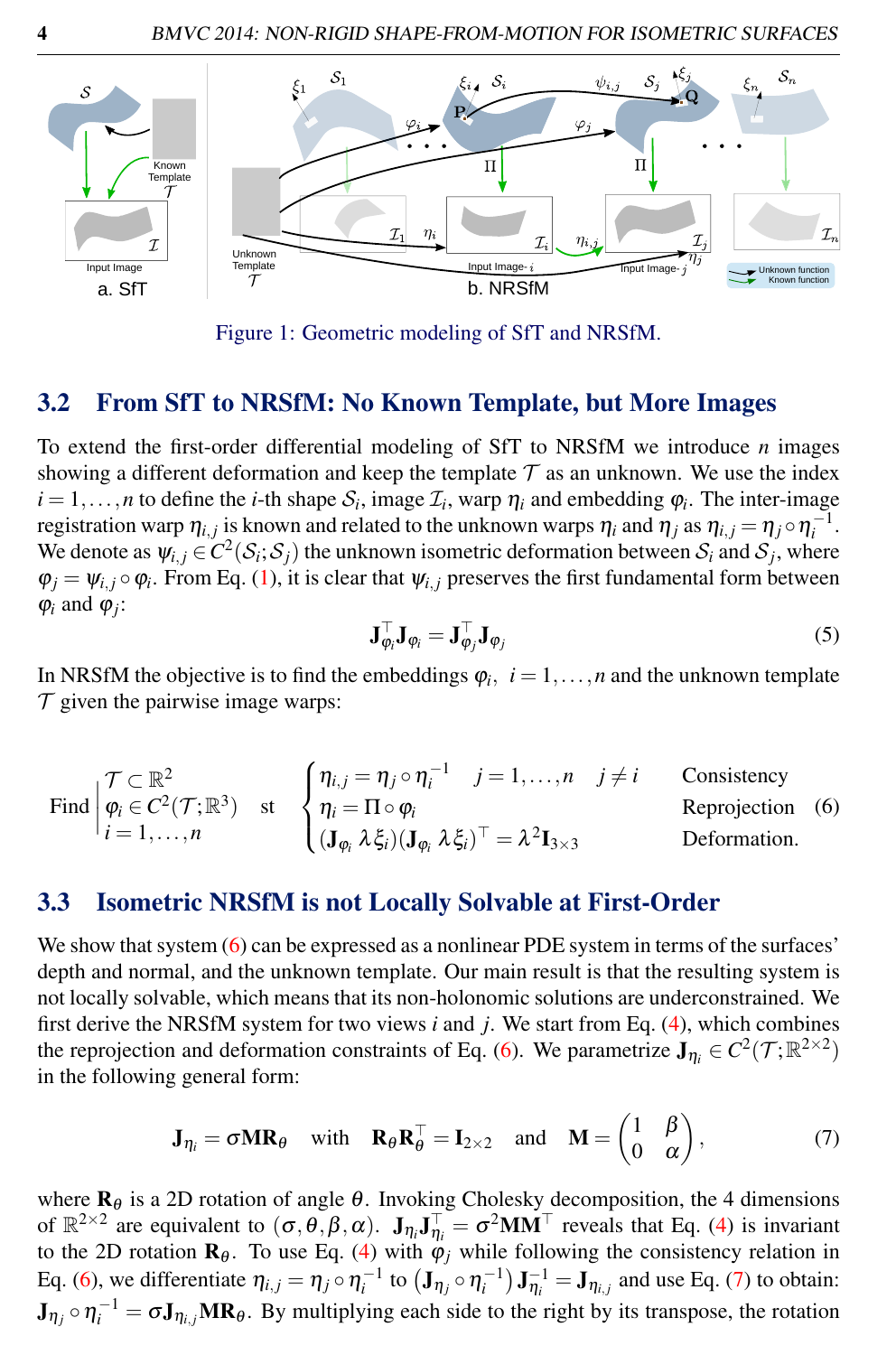<span id="page-4-0"></span>vanishes:

<span id="page-4-1"></span>
$$
\left(\mathbf{J}_{\eta_j} \circ \eta_i^{-1}\right) \left(\mathbf{J}_{\eta_j} \circ \eta_i^{-1}\right)^{\top} = \sigma^2 \mathbf{J}_{\eta_{i,j}} \mathbf{M} \mathbf{M}^{\top} \mathbf{J}_{\eta_{i,j}}^{\top}.
$$
\n(8)

As  $\mathcal T$  is just required to be a conformal flattening of the 3D template we may choose the scale factor  $\sigma = \lambda$ . Introducing Eq. (7) and [\(8\)](#page-4-0) in Eq. [\(4\)](#page-2-2) we obtain the isometric NRSfM system of PDEs for two unknown surfaces  $\varphi_i$  and  $\varphi_j$ :

$$
\begin{cases}\n\mathbf{M}\mathbf{M}^{\top} + (\mathbf{J}_{\Pi} \circ \varphi_{1})\xi_{i}\xi_{i}^{\top}(\mathbf{J}_{\Pi} \circ \varphi_{i})^{\top} = (\mathbf{J}_{\Pi} \circ \varphi_{i})(\mathbf{J}_{\Pi} \circ \varphi_{i})^{\top} \\
\mathbf{J}_{\eta_{i,j}}\mathbf{M}\mathbf{M}^{\top}\mathbf{J}_{\eta_{i,j}}^{\top} + (\mathbf{J}_{\Pi} \circ \varphi_{j})\xi_{j}\xi_{j}^{\top}(\mathbf{J}_{\Pi} \circ \varphi_{j})^{\top} = (\mathbf{J}_{\Pi} \circ \varphi_{j})(\mathbf{J}_{\Pi} \circ \varphi_{j})^{\top}.\n\end{cases} (9)
$$

Eq. [\(9\)](#page-4-1) is an algebraic system of 6 equations and 8 unknowns ( $\varphi_{i,z}$ ,  $\xi_i$ ,  $\varphi_{j,z}$ ,  $\xi_j$ ,  $\alpha$ ,  $\beta$ ) at every point. The non-holonomic solutions of system [\(9\)](#page-4-1) are thus underconstrained for two views. In the general case of *n* views the system has  $3n+2$  unknowns and  $3n$  independent equations. Its non-holonomic solutions are thus underconstrained for  $n > 2$  views as well. Our main result is that without further assumptions, one cannot solve isometric NRSfM by relaxing the relationship between depth and normal, as was done in SfT  $[1, 2]$ .

## 4 Infinitesimally Planar Isometric NRSfM

We show isometric NRSfM can be solved locally (and analytically) if we assume that the surfaces are infinitesimally planar. This approximation is equivalent to representing the surfaces with triangular meshes, where the size of the triangles is infinitesimally small. The result is that higher order surface derivatives are *locally* zero.

#### 4.1 Infinitesimal Projective Structure

We define  $\hat{\varphi}_i$  as the locally planar approximation of the embedding  $\varphi_i$ :

<span id="page-4-4"></span><span id="page-4-3"></span><span id="page-4-2"></span>
$$
\hat{\varphi}_i = \varphi_i + \mathbf{J}_{\varphi_i} \delta,\tag{10}
$$

where  $\delta \in \mathbb{R}^2$  are local 2D coordinates around each point in T. Eq. [\(10\)](#page-4-2) parametrizes the tangent planes of  $S_i$ . We show next that two corresponding tangent planes on  $S_i$  and  $S_j$  are related by a rigid transform when  $\psi_{i,j}$  is an isometry.

Differentiating  $\varphi_j = \psi_{i,j} \circ \varphi_i$  gives  $\mathbf{J}_{\varphi_j} = (\mathbf{J}_{\psi_{i,j}} \circ \varphi_i) \mathbf{J}_{\varphi_i}$ . Using Eq. (5) we show that the  $3 \times 3$  matrix  $(\mathbf{J}_{\psi} \circ \varphi_i)$  is indeed orthonormal:

$$
\mathbf{J}_{\varphi_j}^\top \mathbf{J}_{\varphi_j} = \mathbf{J}_{\varphi_i}^\top (\mathbf{J}_{\psi_{i,j}} \circ \varphi_i)^\top (\mathbf{J}_{\psi_{i,j}} \circ \varphi_i) \mathbf{J}_{\varphi_i} = \mathbf{J}_{\varphi_i}^\top \mathbf{J}_{\varphi_i} \quad \implies \quad (\mathbf{J}_{\psi_{i,j}} \circ \varphi_i)^\top (\mathbf{J}_{\psi_{i,j}} \circ \varphi_i) = \mathbf{I}_{3 \times 3}.
$$
\n(11)

Using Eq. [\(11\)](#page-4-3) we represent  $\hat{\varphi}_j$  as a rigid transformation of  $\hat{\varphi}_i$ :

$$
\hat{\boldsymbol{\varphi}}_j = \boldsymbol{\varphi}_j + \mathbf{J}_{\boldsymbol{\varphi}_j} \delta = \boldsymbol{\psi}_{i,j} \circ \boldsymbol{\varphi}_i + (\mathbf{J}_{\boldsymbol{\psi}_{i,j}} \circ \boldsymbol{\varphi}_i) \mathbf{J}_{\boldsymbol{\varphi}_i} \delta = \mathbf{t}_{ij} + \mathbf{R}_{ij} \hat{\boldsymbol{\varphi}}_i.
$$
(12)

where  $\mathbf{R}_{ij} = \mathbf{J}_{\psi_{i,j}} \circ \varphi_i$  is a 3D rotation from Eq. [\(11\)](#page-4-3) and  $\mathbf{t}_{ij} = \psi_{i,j} \circ \varphi_i - \mathbf{R}_{ij} \varphi_i = \varphi_j - \mathbf{R}_{ij} \varphi_i$ represents a translation. Eq. [\(12\)](#page-4-4) means that two corresponding tangent planes in  $S_i$  and  $S_j$ are related by a rigid transform.

We modify the reprojection constraint in Eq.  $(6)$  for an infinitesimally planar surface as  $\hat{\eta}_i = \Pi \circ \hat{\varphi}_i$ .  $\hat{\eta}_i$  as a function of  $\delta$  is the warp between the template and the projection of the tangent plane. Using homogeneous coordinates we have  $\begin{pmatrix} \hat{\eta}_i & \hat{\eta}_j \\ 1 & 1 \end{pmatrix}$ 1  $\phi_i$  and from Eq. [\(10\)](#page-4-2)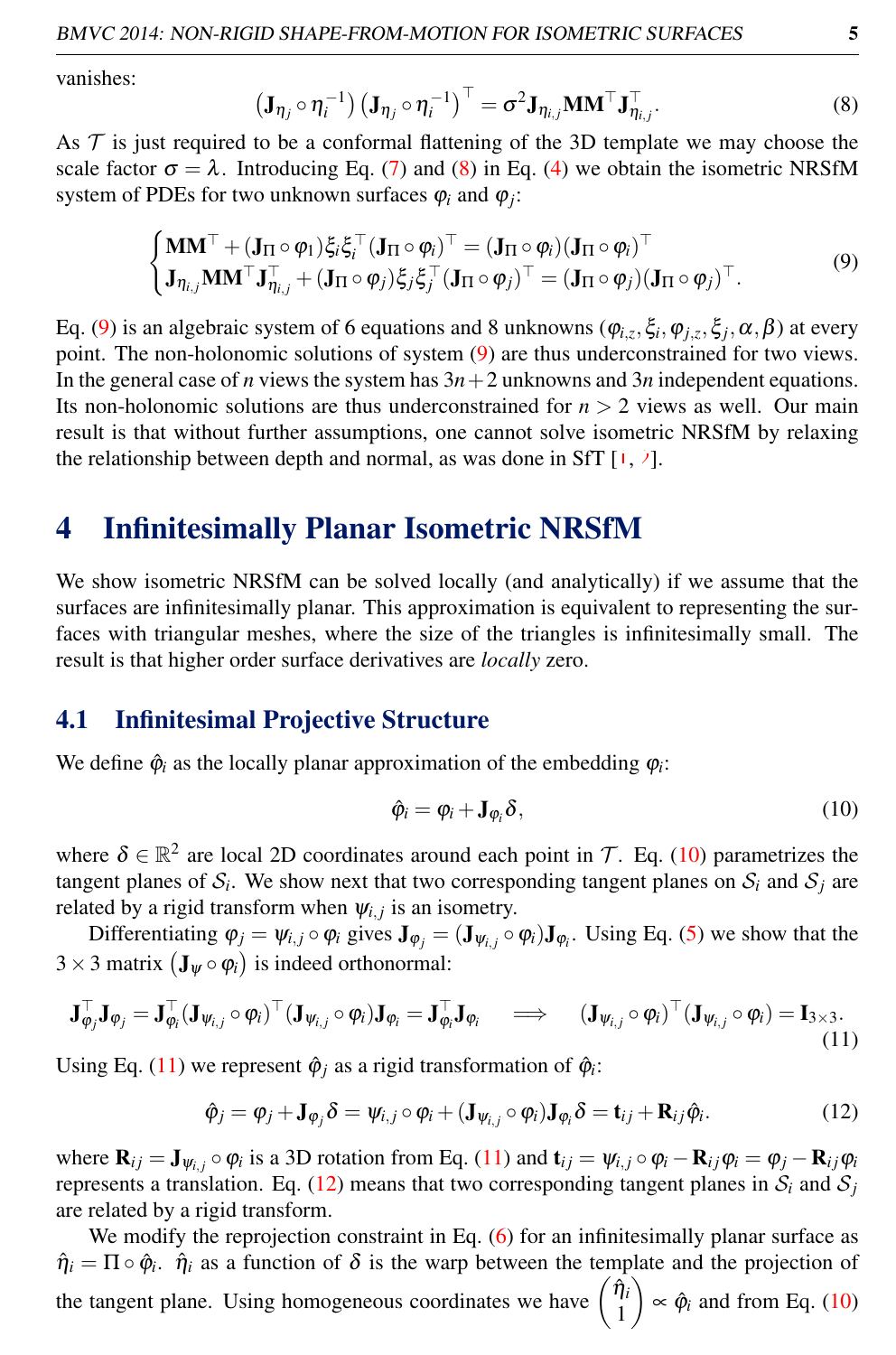$\int \hat{\eta}_i$ 1  $\bigg\} \propto \mathbf{H}_i \begin{pmatrix} \delta \\ 1 \end{pmatrix}$ 1 ), with  $H_i = (J_{\varphi_i}, \varphi_i)$ . The warp  $\hat{\eta}_i$  is thus a homography induced by the tangent plane. The image warp  $\hat{\eta}_{i,j} = \hat{\eta}_j \circ \hat{\eta}_i^{-1}$  too is thus a homography given by  $H_{i,j} =$  $H_jH_i^{-1}$ .

The structure of  $\mathbf{H}_{i,j}$  is well-known  $[11]$ : it represents the transformation between two images showing the projection of two planes related by a rigid transform (the above-derived  $\mathbf{R}_{ij}$  and  $\mathbf{t}_{ij}$ ). From [11],  $\mathbf{H}_{i,j}$  can be decomposed as:

$$
\mathbf{H}_{i,j} = \mathbf{R}_{ij} + \xi_i \mathbf{t}_{ij}^{\top}, \text{ where } \mathbf{R}_{ij} = \mathbf{J}_{\psi} \circ \varphi_i \text{ and } \mathbf{t}_{ij} = \varphi_j - \mathbf{R}_{ij} \varphi_i. \tag{13}
$$

Given  $\mathbf{H}_{i,j}$ , we can thus extract the normal field of the surface and  $\varphi_i$ , However, [11] shows that there is always a two-fold solution for  $\xi_i$ ,  $\mathbf{R}_{ij}$  and  $\mathbf{t}_{ij}$ . With two views it is thus not possible to disambiguate reconstruction. Extra cues must be introduced. [18] proposes to use smoothness but it is not guaranteed to give the correct solution. If we use three or more views we get a collection of normals for each point (*i.e.* two for each pair of views). We can thus disambiguate the normals using more than 2 views and clustering the normals to find an agreement with the dot-product measure. A more detailed explanation is given in [§4.3.](#page-5-0)

#### 4.2 Differential Homography Computation

We now show how to obtain  $\mathbf{H}_{i,j}$  from the registration warp  $\eta_{i,j}$ . Given a point  $\mathbf{p} \in \mathcal{I}_i$ , we assume that  $\eta_{i,j}(\mathbf{p}+\varepsilon) = \hat{\eta}_{i,j}(\varepsilon)$  for a small  $\varepsilon = (\varepsilon_u \varepsilon_v)^\top$ , which gives:

<span id="page-5-1"></span>
$$
\begin{pmatrix} \rho(\varepsilon)\eta_{i,j}(\mathbf{p}+\varepsilon) \\ \rho(\varepsilon) \end{pmatrix} = \mathbf{H}_{i,j} \begin{pmatrix} \varepsilon \\ 1 \end{pmatrix} \quad \text{where} \quad \mathbf{H}_{i,j} = \begin{pmatrix} a & b & c \\ g & h & k \\ d & e & 1 \end{pmatrix}, \tag{14}
$$

and  $\rho(\varepsilon) = d\varepsilon_x + \varepsilon \varepsilon_y + 1$  is an unknown linear function. When  $\varepsilon = 0$  then  $\rho = 1$  and  $\eta_{i,j}(\mathbf{p}) =$  $(c \; k)^{\top}$ , from which we obtain *c* and *k*. By taking first and second derivatives with respect to  $\varepsilon$  on both sides of Eq. [\(14\)](#page-5-1) and evaluating them at  $\varepsilon = 0$  we obtain the following system of equations in the elements of  $H_{i,j}$ :

<span id="page-5-2"></span>
$$
\eta_{i,j} = \begin{pmatrix} c \\ k \end{pmatrix} \mathbf{J}_{\eta_{i,j}} = \begin{pmatrix} a - cd & b - ce \\ g - kd & h - ke \end{pmatrix} \frac{\partial^2 \eta_{i,j}}{\partial u^2} = \begin{pmatrix} -2d(a - cd) \\ -2d(g - kd) \end{pmatrix}
$$

$$
\frac{\partial^2 \eta_{i,j}}{\partial v^2} = \begin{pmatrix} -2e(b - ce) \\ -2e(h - ke) \end{pmatrix} \frac{\partial^2 \eta_{i,j}}{\partial u \partial v} = \begin{pmatrix} -2d(b - ce) - ae \\ -2d(h - ke) - ge \end{pmatrix}.
$$
(15)

System [\(15\)](#page-5-2) gives 12 equations for 8 unknowns as all derivatives of  $\eta$  are known. We solve it using linear least-squares.

## <span id="page-5-0"></span>4.3 Algorithm

Our algorithm involves the following steps given *n* views of the surface: *1)* Select one view as the reference and compute the registration warp with respect to all other views using e.g. [20]. *2)* For every point in the reference view and every possible pair (*n* − 1 pairs) we obtain a homography using first and second order derivatives of the registration warp (Eq. [\(15\)](#page-5-2)). *3)* Decompose the *n*−1 homographies that we obtain for each point between the reference image to the others. Thus we have two normals from each homography at this step.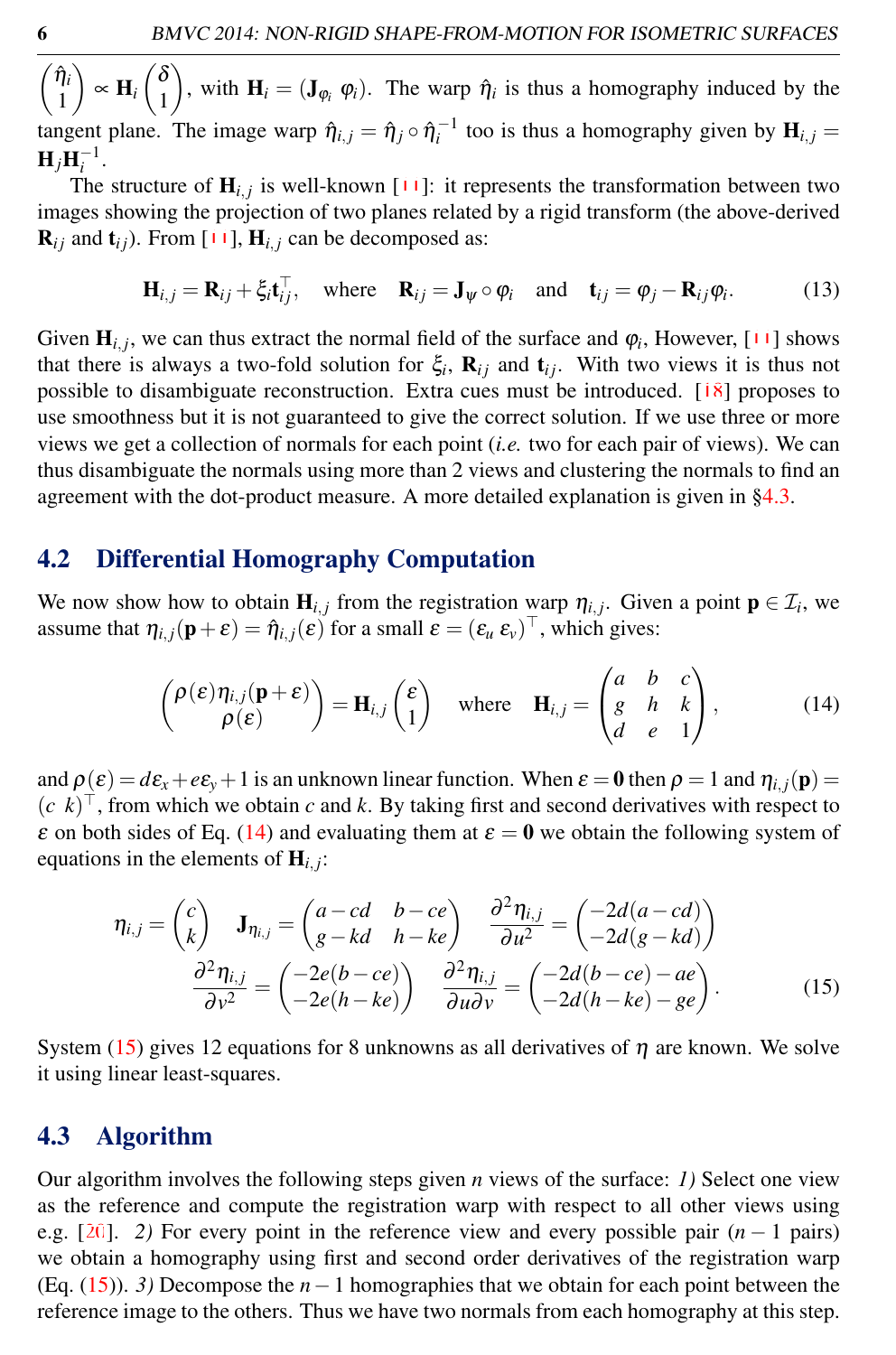*4)* Remove normals that are not front facing. *5)* Cluster the normals and obtain two normals corresponding to the two largest clusters: if the two largest clusters are similarly supported, then disambiguate using agreement with neighbours (*e.g.* smoothness). Otherwise keep the normal of the largest cluster. *6)* Integrate the normal field to obtain the reference surface embedding. *7*) To reconstruct the  $(n-1)$  remaining surfaces we can either change the reference surface or use SfT given that the surface computed for the reference image is now the known template.

Even though 3 views is the minimal case, in practice we use more views to avoid ambiguities due to the presence of noise and deformations. Note that we can use any image as the reference image for each point.

## 5 Experimental Evaluation

We tested our method with synthetic data along with two real datasets of a deforming piece of paper and cloth. The different views show large deformations and wide baseline viewpoints. We computed image warps using SIFT keypoints  $[10]$  followed by robust registration [14]. We modeled the inter-image warps with Bicubic B-Splines (BBS) with  $20 \times 20$ control points [4]. We compared our method (*DiffH*) with four other: *DiscH* is our pipeline with discrete homography computation from 4 point correspondences hallucinated using  $\eta$ at a distance *r* from the central point, *Varol09* [18], *Taylor10* [16] and *Vicente12* [19]. The comparison was done for various numbers of views and noise levels for the synthetic data and for different numbers of views for the real datasets. Quantitative evaluations were obtained by measuring the shape error (mean error of the computed normals in degrees) and the depth error (mean error in the reconstructed 3D coordinates).

## 5.1 Synthetic Data

We simulated 10 different scenes of an isometrically deformed sheet of paper [13]. The images were taken at a focal length of 200 *px* and their dimensions are 640 *px*  $\times$  480 *px*. We randomly selected 400 correspondences computed with a Gaussian noise of standard deviation  $\sigma$  in *px*. We varied the number of views from  $n = 4$  to  $n = 10$  and the noise standard deviation from  $\sigma = 0$  to  $\sigma = 4$  *px*. We fixed *n* = 10 for the evaluation in varying noise and  $\sigma = 1.2 \, \mu x$  for the evaluation in varying number of views. The results are shown in the top row of figure 2.

The results show that *Taylor10* and *Vicente12* do not produce correct reconstructions with the shape error around 80 degrees. The reason for this is for the most part, the perspective nature of the images. Both *Taylor10* and *Vicente12* methods use the orthographic camera. The depth errors for these two methods are not shown as they go beyond the scale used in the graphs. Using 10 views and no added noise, we observed a depth error of 194.14 *mm* for *Taylor10* and 209.2 *mm* for *Vicente12*. *Varol09* also failed to produce good results as its approach to normal disambiguation using solely smoothness is too weak. The shape error for *DiffH* on the other hand, remains lower than 10 degrees for  $n > 4$ . *DiscH* follows behind with shape error about 4 degrees larger than that for *DiffH*. Clearly *DiscH* is able to reconstruct the surfaces in most circumstances but we observe better reconstructions with *DiffH* owing to the more stable local homographies. As *DiscH* estimates the homographies using a radius parameter that determines how many points or the area of the object are considered for a single homography, the accuracy of the result for a particular value of the radius parameter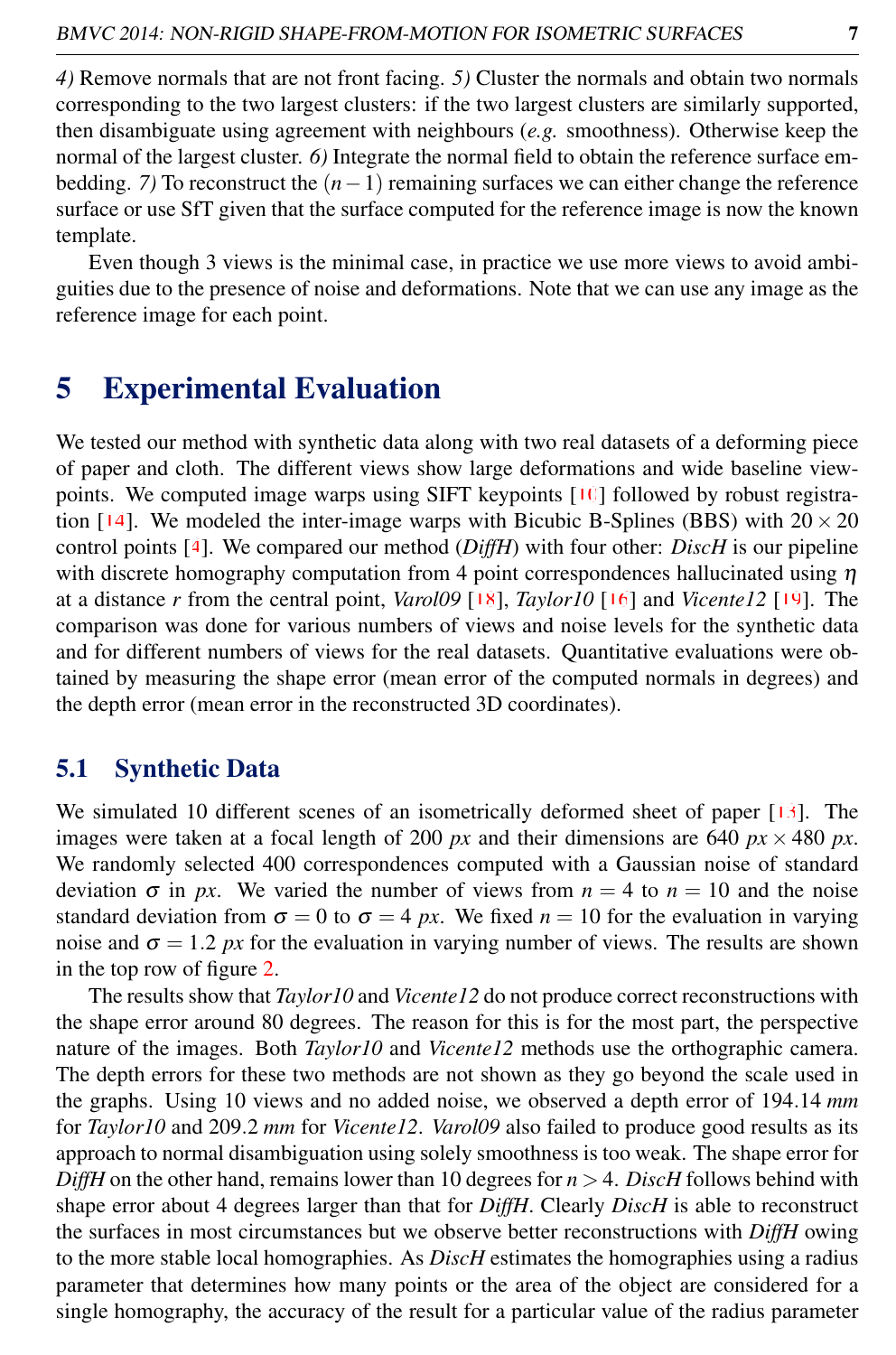depends heavily on the deformation. We use the optimal value for *r* in *DiscH*, while we also observed that at the limit with very small values of *r* the reconstructions were worse.

### 5.2 The Real Datasets

We have constructed two different real datasets. The first shows a sheet of paper (the Hulk dataset) and the second shows a T-shirt (the T-shirt dataset). The Hulk dataset consists of a set of 10 images taken at different unrelated smooth deformations. We use the cover of a comics as texture. The image size is  $4928 px \times 3264 px$  with a focal length of 3800 px. The T-shirt dataset also consists of a set of 10 images taken at different deformations. The image size is 4800  $px \times 3200 px$  with a focal length of 3800  $px$ . We used SfM using several images to compute the ground truth 3D shape for both of these datasets.

We evaluated the five different methods with varying number of views. The results are shown in the bottom row of figure 2 and confirm our observations for the synthetic data. Again the depth errors are shown only for the three methods: *DiffH*, *DiscH* and *Varol09*. With 10 views, the mean depth error for *Taylor10* is 48.4 *mm* and for *Vicente12* it is 86.5 *mm* in the Hulk dataset, and in the T-shirt dataset they are 47.3 *mm* and 76.9 *mm* respectively.

We also show the texture mapped reconstructions obtained using 10 views for all the compared methods on three simple examples for each real dataset in figure 3. The results show that *Taylor10* and *Vicente12* miscalculated the flips and thus reconstructed the wrong shape because they use the orthographic camera. *Varol09* does not disambiguate the normals properly in most cases, thus producing good shape only for some parts of the object or for some specific deformations. These observations can also be confirmed by the shape and depth error measurements given below each reconstruction.

## 6 Conclusions

We have presented in this paper the first differential modeling and study of isometric NRSfM. Our model unifies SfT and NRSfM and shows that non-holonomic solutions in NRSfM are underconstrained: the relationship between depth and normal cannot be directly relaxed as in SfT. We have shown however that the problem has a solution for  $n > 2$  views if we consider the surface embeddings to be infinitesimally planar. Our solution involves only linear leastsquares and analytical homography decompositions. We have given a method to deal with ambiguities in the general case of *n* views. We showed that our method clearly outperforms the state of the art and produces very accurate results in sparse unordered datasets that show wide-baseline viewpoints and large deformations.

Acknowledgements. This research has received funding from the EU's FP7 through the ERC research grant 307483 FLEXABLE.

## References

[1] A. Bartoli and T. Collins. Template-based isometric deformable 3D reconstruction with sampling-based focal length self-calibration. In *CVPR*, 2013.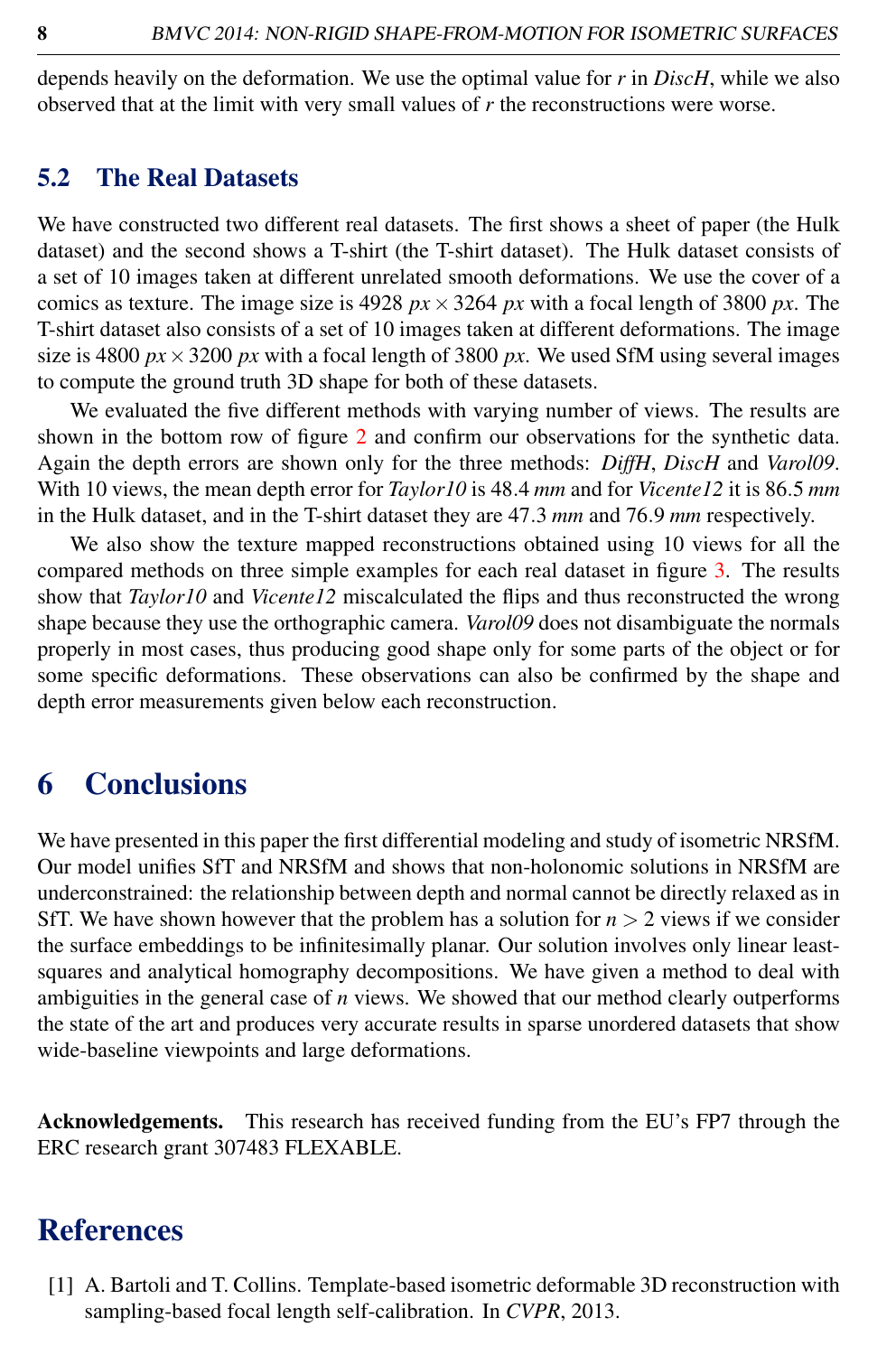

Figure 2: Error plots for synthetic data and the real datasets.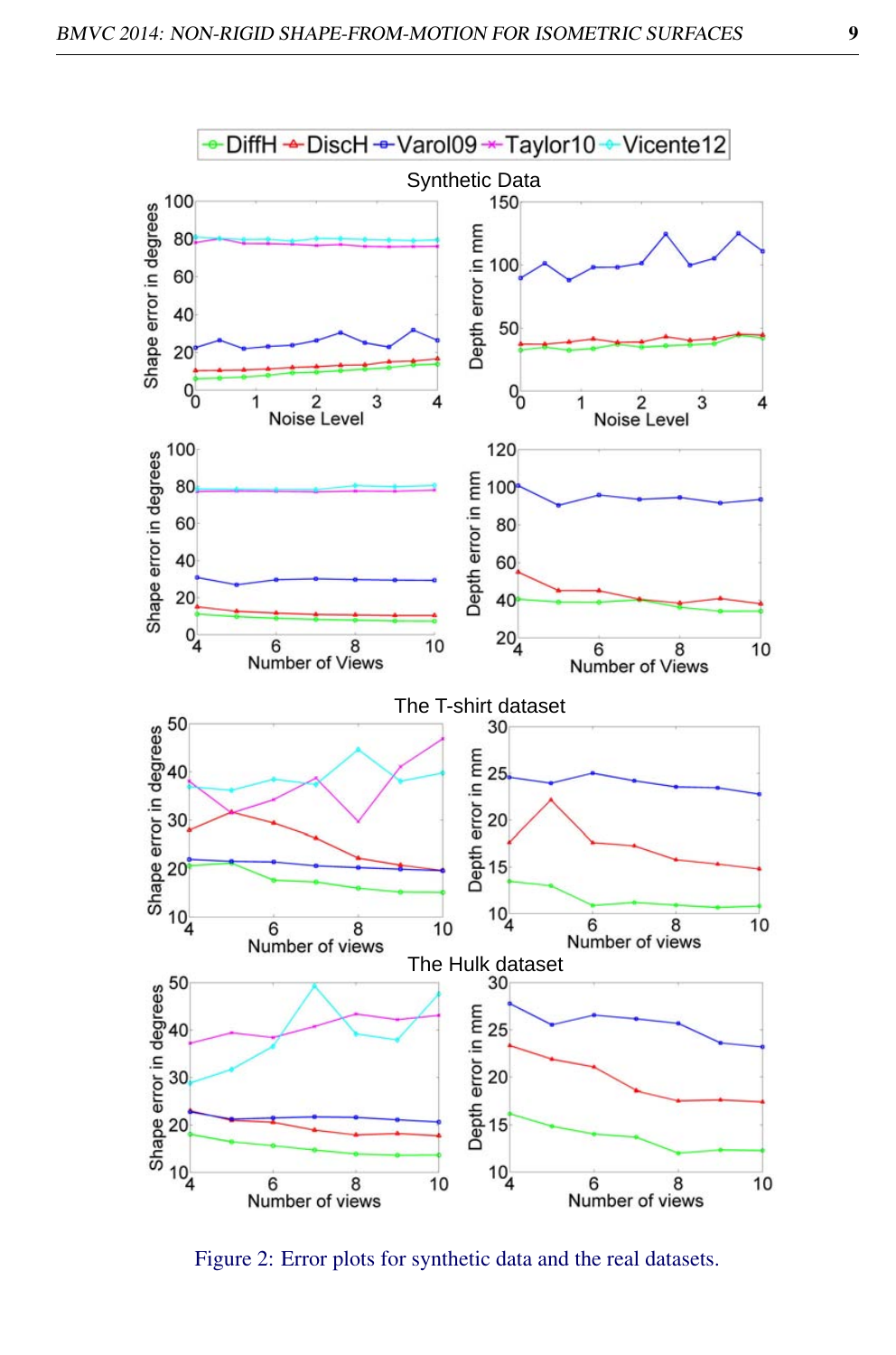

Figure 3: Qualitative results for three examples in the Hulk dataset and the T-shirt dataset:  $e_s$  is the shape error in degrees and  $e_d$  is the depth error in mm.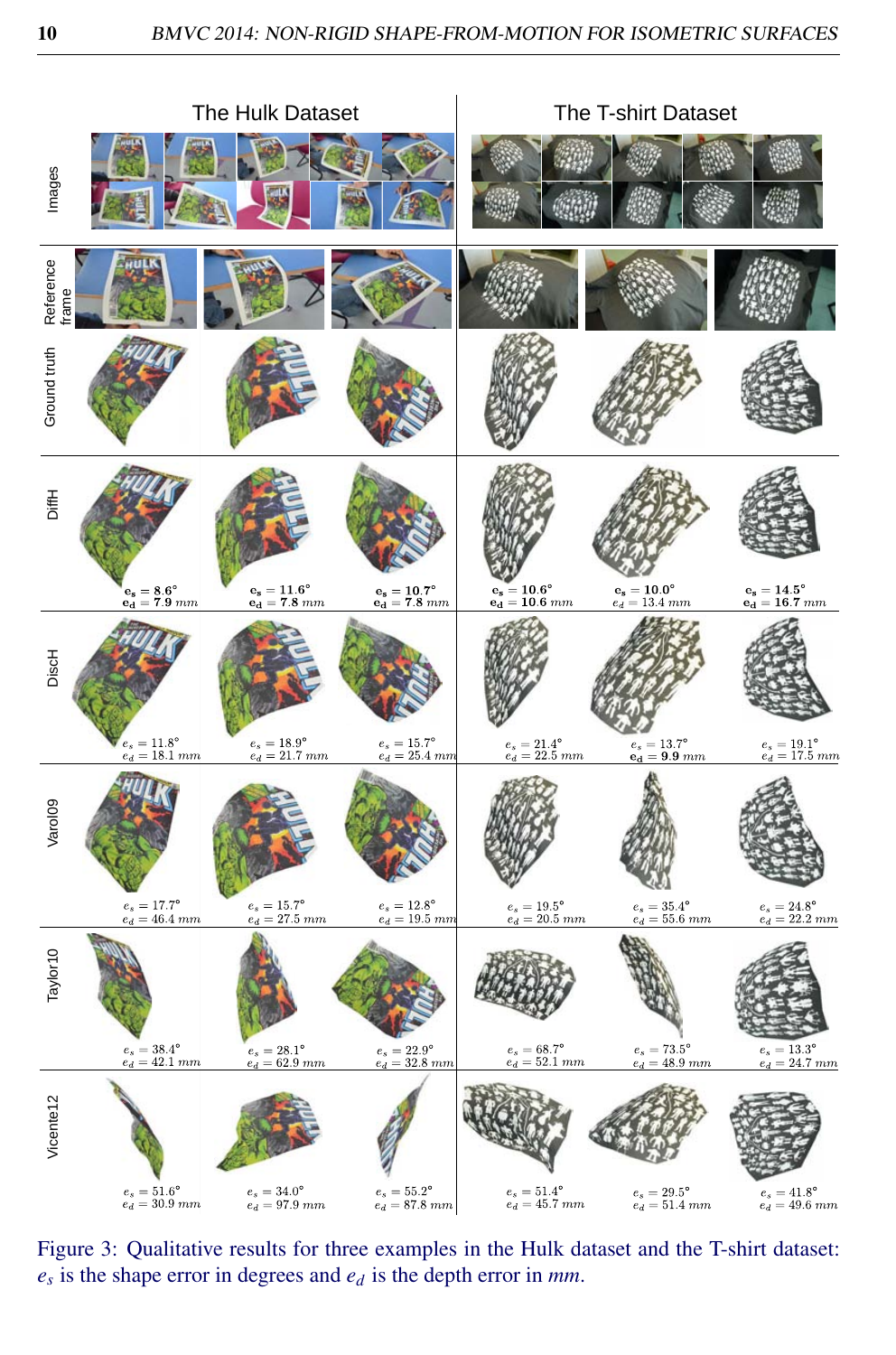- [2] A. Bartoli, Y. Gerard, F. Chadebecq, and T. Collins. On template-based reconstruction from a single view: Analytical solutions and proofs of well-posedness for developable, isometric and conformal surfaces. In *CVPR*, 2012.
- [3] C. Bregler, A. Hertzmann, and H. Biermann. Recovering non-rigid 3D shape from image streams. In *CVPR*, 2000.
- [4] F. Brunet, V. Gay-Bellile, A. Bartoli, N. Navab, and R. Malgouyres. Feature-driven direct non-rigid image registration. *International Journal of Computer Vision*, 93(1): 33–52, 2011.
- [5] T. Collins and A. Bartoli. Locally affine and planar deformable surface reconstruction from video. In *International Workshop on Vision, Modeling and Visualization*, 2010.
- [6] Y. Dai, H. Li, and M. He. A simple prior-free method for non-rigid structure-frommotion factorization. In *CVPR*, 2012.
- [7] A. Del Bue, F. Smeraldi, and L. Agapito. Non-rigid structure from motion using nonparametric tracking and non-linear optimization. In *CVPRW*, 2004.
- [8] P. F.U. Gotardo and A. M. Martinez. Computing smooth time trajectories for camera and deformable shape in structure from motion with occlusion. *IEEE Trans. on Pattern Analysis and Machine Intelligence*, 33(10):2051–2065, 2011.
- [9] R. I. Hartley and A. Zisserman. *Multiple View Geometry in Computer Vision*. Cambridge University Press, ISBN: 0521623049, 2000.
- [10] D. G. Lowe. Distinctive image features from scale-invariant keypoints. *International Journal of Computer Vision*, 60(2):91–110, 2004.
- [11] E. Malis and M. Vargas. Deeper understanding of the homography decomposition for vision-based control. Rapport de recherche RR-6303, INRIA, 2007. URL [http:](http://hal.inria.fr/inria-00174036) [//hal.inria.fr/inria-00174036](http://hal.inria.fr/inria-00174036).
- [12] A. Malti, R. Hartley, A. Bartoli, and J.-H. Kim. Monocular template-based 3D reconstruction of extensible surfaces with local linear elasticity. In *CVPR*, 2013.
- [13] M. Perriollat and A. Bartoli. A computational model of bounded developable surfaces with application to image-based three-dimensional reconstruction. *Journal of Visualization and Computer Animation*, 24(5):459–476, 2013.
- [14] D. Pizarro and A. Bartoli. Feature-based deformable surface detection with selfocclusion reasoning. *International Journal of Computer Vision*, 97(1):54–70, 2012.
- [15] M. Salzmann and P. Fua. Linear local models for monocular reconstruction of deformable surfaces. *IEEE Trans. on Pattern Analysis and Machine Intelligence*, 33(5): 931–944, 2011.
- [16] J. Taylor, A. D. Jepson, and K. N. Kutulakos. Non-rigid structure from locally-rigid motion. In *CVPR*, 2010.
- [17] L. Torresani, A. Hertzmann, and C. Bregler. Nonrigid structure-from-motion: Estimating shape and motion with hierarchical priors. *IEEE Trans. on Pattern Analysis and Machine Intelligence*, 30(5):878–892, 2008.